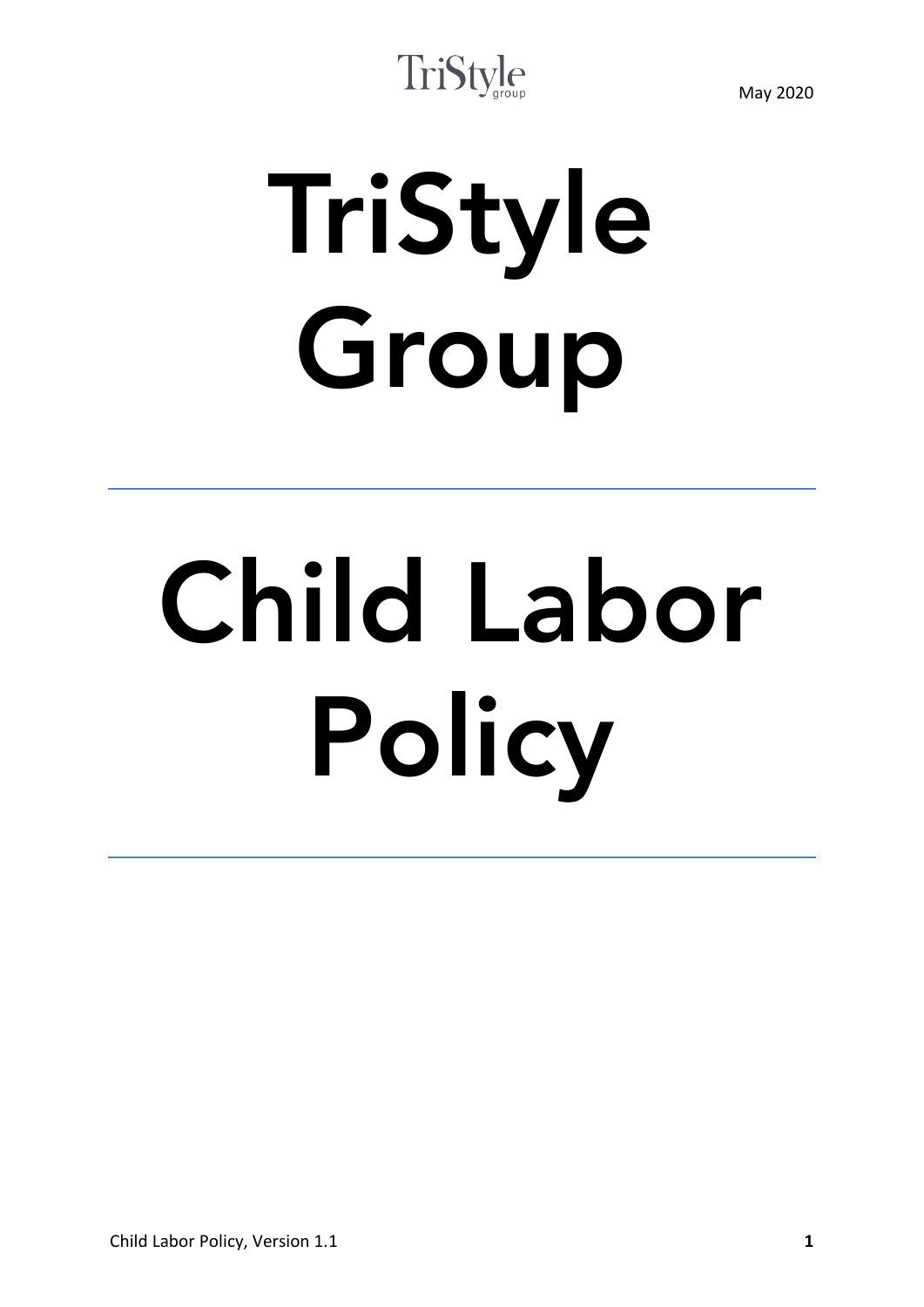## TriStyle

### Child Labour Policy

#### Table of Content

| $\mathsf{L}$ |      |                                                                          |  |
|--------------|------|--------------------------------------------------------------------------|--|
| Ш.           |      |                                                                          |  |
|              |      |                                                                          |  |
|              | II2. |                                                                          |  |
| III.         |      |                                                                          |  |
|              |      |                                                                          |  |
|              |      |                                                                          |  |
|              |      |                                                                          |  |
|              |      |                                                                          |  |
|              |      |                                                                          |  |
|              |      |                                                                          |  |
|              |      |                                                                          |  |
|              |      | VI2. Protection and prevention of Young Labourers from abusive labour  6 |  |
|              |      | VI3. Remediation actions for violated Young Labour rules 6               |  |
|              |      |                                                                          |  |
|              |      |                                                                          |  |
|              |      |                                                                          |  |
|              |      |                                                                          |  |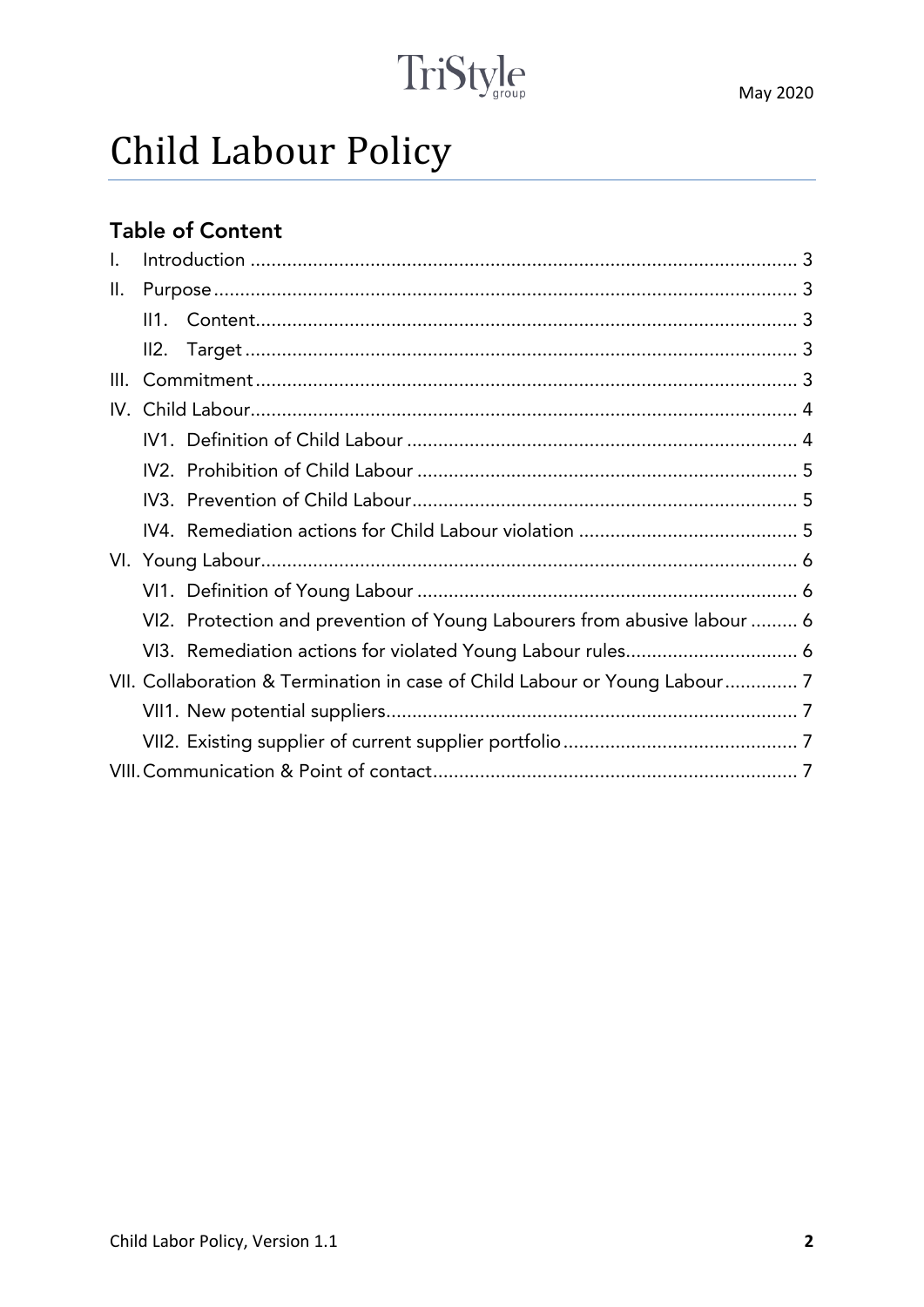#### <span id="page-2-0"></span>I. Introduction

Based on figures of the United Nations (UN) of 2017, around 152 million children are victims of child labour and almost 50% of these children suffer in hazardous working conditions<sup>1</sup>. Child labour is the worst form of labour abuse. Various international initiatives and standards set the clear definition of child labour and define targets and measures to eliminate this form of unacceptable labour.

The Sustainable Development Goals defined by the member states of the UN, are a shared blueprint for peace and prosperity for people and the planet<sup>2</sup> which also includes the target to prohibit and eliminate child labour under the "Goal 8 Decent Work and Economic Growth" and the "Goal 16 Peace, Justice and strong Institutions" 3 .

The International Labour Organisation (ILO) core conventions already regulate for many years the minimum age in the "Minimum Age Convention, 1973 (No. 138)" as well as the description of child labour and the need to abolish it, named in the "Worst Forms of Child Labour Convention, 1999 (No. 182)<sup>4</sup>".

#### <span id="page-2-1"></span>II. Purpose

This policy states that the protection of the human rights, especially of children, is fundamental for the TriStyle Group.

The TriStyle Group is a holding of the organizations Madeleine Mode GmbH and Peter Hahn GmbH, inclusive the subsidiary TriStyle Brands GmbH. The companies sell apparel, shoes, accessories and home textiles as well as advertising articles as multi-channel retailers via catalogue, online and retail. To the group also belongs the TriStyle Sourcing Limited that buys and orders products and services at suppliers.

#### II1. Content

<span id="page-2-2"></span>This child labour policy clarifies the definition of child labour, the activities of prevention and the procedures and remediation actions in case of violation of child labour regulations.

#### II2. Target

<span id="page-2-3"></span>All activities defined in this policy shall have the focus on the prevention of child labour and the well-being of children.

#### <span id="page-2-4"></span>**III. Commitment**

The TriStyle Group commits to comply with legal regulation and to engage in activities for the protection of children within its supply chain.

The Group and its companies including the suppliers and partners have to engage against illegal child labour.

Suppliers and partners of the TriStyle Group and its companies have the duty and obligation to involve in the prevention of child labour with all employees, whether they are directly, indirectly or permanently employed or are so called homeworkers at the suppliers.

<sup>&</sup>lt;u>.</u> <sup>1</sup> <https://www.ilo.org/global/topics/child-labour/lang--en/index.htm> , March 2020

<sup>2</sup> <https://sustainabledevelopment.un.org/?menu=1300> , March 2020

<sup>&</sup>lt;sup>3</sup> [https://www.ilo.org/global/topics/dw4sd/themes/child-labour/WCMS\\_559713/lang--en/index](https://www.ilo.org/global/topics/dw4sd/themes/child-labour/WCMS_559713/lang--en/index) , March 2020

<sup>4</sup> <https://www.ilo.org/global/topics/child-labour/lang--en/index.htm> , March 2020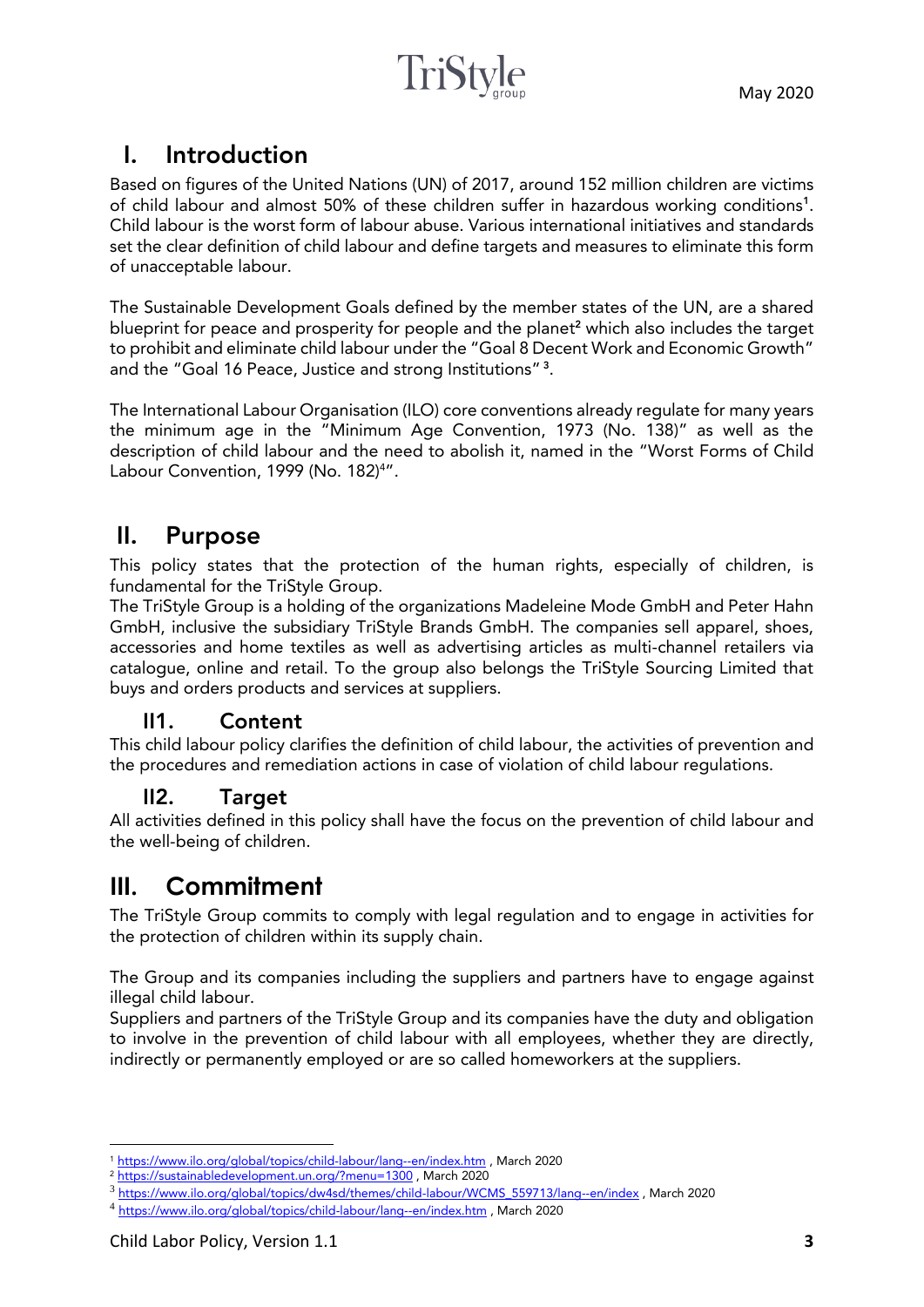The employers have to train their employees on their rights and obligations in an appropriate manner to guarantee safe working conditions under the local law and international standards. Child labour is a zero tolerance case and the TriStyle Group will work with affected parties and may work with external organizations to clarify and initiate remediation actions if a child labour case is identified.

TriStyle

Regular monitoring and the evaluation of the on-site situations will help to identify appropriate procedures and the necessary responsibility for the prevention of child labour.

#### <span id="page-3-1"></span><span id="page-3-0"></span>IV. Child Labour

#### IV1. Definition of Child Labour

The ILO Convention "Minimum Age Convention, 1973, (No. 138)" <sup>5</sup> and the ILO Convention No 146 "Minimum Age Recommendation, 1973, (No. 146)"<sup>6</sup> and the ILO Convention 182 "Worst Forms of Child Labour Convention, 1999, (No. 182)"<sup>7</sup> define the minimum age for the admission to employment or work and any inacceptable labour abuse.

The minimum age of a person who is employed or work must not be less than the age of completion of compulsory schooling and, in any case or shall not be less than 15 years. If the employment or work is likely to harm the health, safety or morals of young persons, the minimum age is 18 years. 8

Therefore child labour is defined as work that

- is done by a person who is younger than 15 years old (or someone who is younger than 14 years old in countries that set that age as the threshold). 9
- is mentally, physically, socially and/or morally dangerous.
- **E** is harmful to children.
- **EXEDER** interferes with children regular schooling because it:
	- o Deprives them of the opportunity to attend school
	- o Obliges them to leave school prematurely
	- o Requires them to attempt to combine school attendance with excessively long and heavy work
- is not considered as "light work". Light work refers to the participation of children or adolescents in work activities such as:
	- o helping their parents around the home (including farming).
	- o assisting in a family business.
	- $\circ$  earning pocket money outside school hours and/or during school holidays.  $^{10}$

1

<sup>5</sup> [https://www.ilo.org/dyn/normlex/en/f?p=NORMLEXPUB:12100:0::NO::P12100\\_ILO\\_CODE:C138](https://www.ilo.org/dyn/normlex/en/f?p=NORMLEXPUB:12100:0::NO::P12100_ILO_CODE:C138) , March 2020

<sup>6</sup> [https://www.ilo.org/dyn/normlex/en/f?p=NORMLEXPUB:12100:0::NO::P12100\\_ILO\\_CODE:R146](https://www.ilo.org/dyn/normlex/en/f?p=NORMLEXPUB:12100:0::NO::P12100_ILO_CODE:R146) , March 2020

<sup>7</sup> [https://www.ilo.org/dyn/normlex/en/f?p=NORMLEXPUB:12100:0::NO:12100:P12100\\_ILO\\_CODE:C182](https://www.ilo.org/dyn/normlex/en/f?p=NORMLEXPUB:12100:0::NO:12100:P12100_ILO_CODE:C182) , March 2020

<sup>8</sup> [https://www.ilo.org/dyn/normlex/en/f?p=NORMLEXPUB:12100:0::NO::P12100\\_ILO\\_CODE:C138,](https://www.ilo.org/dyn/normlex/en/f?p=NORMLEXPUB:12100:0::NO::P12100_ILO_CODE:C138) March 2020

<sup>9</sup> [https://www.ilo.org/wcmsp5/groups/public/---ed\\_norm/---normes/documents/normativeinstrument/wcms\\_c138\\_de.htm](https://www.ilo.org/wcmsp5/groups/public/---ed_norm/---normes/documents/normativeinstrument/wcms_c138_de.htm) , March 2020

<sup>10</sup> [https://www.ilo.org/ipec/Informationresources/WCMS\\_IPEC\\_PUB\\_30215/lang--en/index.htm,](https://www.ilo.org/ipec/Informationresources/WCMS_IPEC_PUB_30215/lang--en/index.htm) March 2020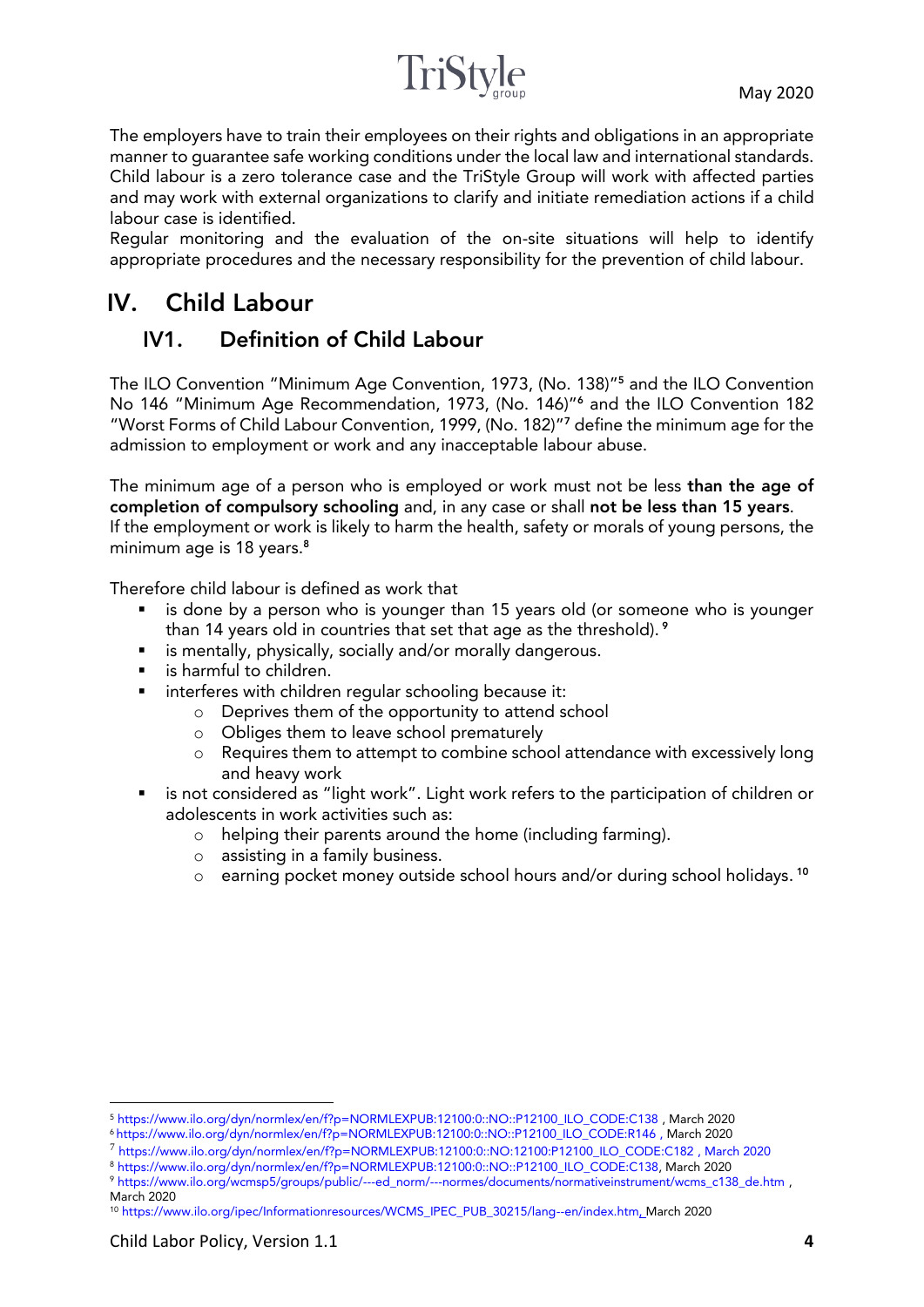TriStyle

#### <span id="page-4-0"></span>IV2. Prohibition of Child Labour

The compliance to international standards and the absolute commitment to ensure the wellbeing of children, the TriStyle Group strictly prohibits child labour.

The Group requests to all suppliers and partners to comply with the minimum standards of employment, to provide safe working conditions and to prevent any child labour. This is contractually agreed with all suppliers based on the amfori BSCI Code of Conduct.

#### <span id="page-4-1"></span>IV3. Prevention of Child Labour

The prevention of child labour must be the first priority of the business partners and requires measures. The understanding of risks and negative impacts of child labour is therefore the basis to engage in this prevention.

The definition of procedures and their documentation to understand child labour risks (through its own recruitment or indirectly), a monitoring and the notification of activities for an adequate removal and rehabilitation of the child into society as well as training measures are key elements.<sup>11</sup>

The set-up of effective processes for the protection of children and the prevention of child labour:

- Creation of a statement on the prohibition of child labour.
- **Introduction of control mechanism for hiring including proper age verification.**
- Evaluation of official documents like ID cards, birth documents, medical documents or other proof of age.
- **Usage of work contracts or agreements, also for recruitment agencies.**
- Performance of training for all employees (employees, management & human resource departments) regarding the understanding of negative impacts of child labour and the responsibility on child labour prevention.
- Definition of remediation activities in case of an identified child labour.<sup>12</sup>

#### <span id="page-4-2"></span>IV4. Remediation actions for Child Labour violation

In case a child labour is detected, measures for remediation have to be developed and maintained.

Remediation procedures include:

- Removal from the dangerous location and rehabilitation of the child.
- Measures to ensure the well-being of the child in the best way, including funding.
- **Possible collaboration with stakeholders who could support in cases of children found** working.<sup>13</sup>

The employer has to agree on the remediation measures with the affected parties, implement them and monitor them so that they are in line with a humane understanding.

The TriStyle Group may ask for proof that all necessary steps are done.

1

<sup>11</sup> [https://www.amfori.org/sites/default/files/amfori-system-manual-2018.pdf,](https://www.amfori.org/sites/default/files/amfori-system-manual-2018.pdf) page 200ff

<sup>&</sup>lt;sup>12</sup> <u>[https://www.amfori.org/sites/default/files/amfori-system-manual-2018.pdf,](https://www.amfori.org/sites/default/files/amfori-system-manual-2018.pdf)</u> Point 8.3, page 201f

<sup>13</sup> [https://www.amfori.org/sites/default/files/amfori-system-manual-2018.pdf,](https://www.amfori.org/sites/default/files/amfori-system-manual-2018.pdf) Point 8.4, page 202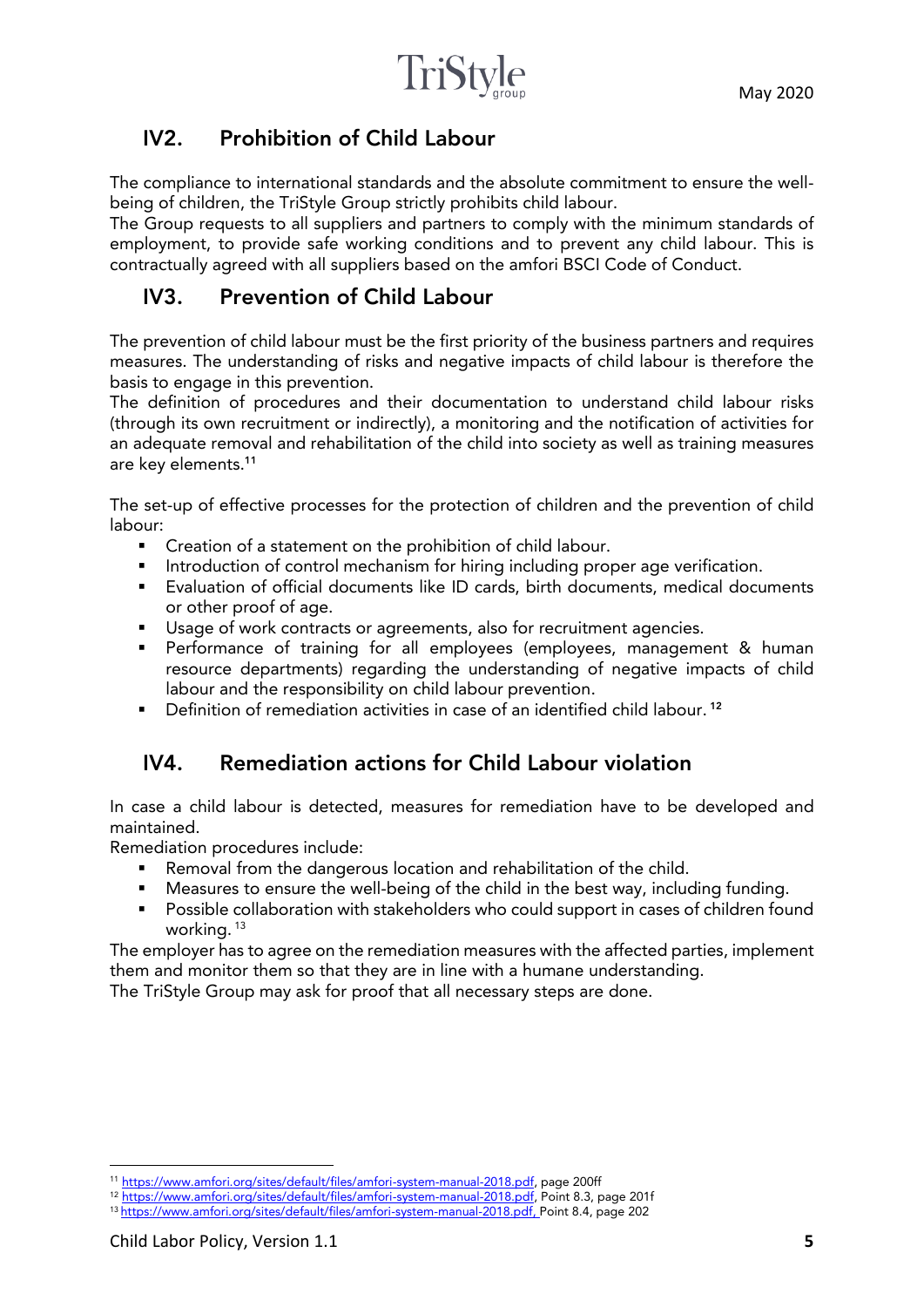#### <span id="page-5-1"></span><span id="page-5-0"></span>VI. Young Labour

#### VI1. Definition of Young Labour

Based on the ILO conventions<sup>14</sup> young labourers are young persons that are in employment after the compulsory schooling of the age of 15 and under the age of 18.

ILO studies from 2017 nowadays, also define young labourers from the age of 15 to 24<sup>15</sup> and their work has to be in compliance with national laws.

For these young persons employed, special rules for the type and the conditions of the employment apply.

#### <span id="page-5-2"></span>VI2. Protection and prevention of Young Labourers from abusive labour

The ILO Recommendation R146 defines activities to protect young labourers during employment:

- The registration of young workers at the relevant authorities.
- The risk assessment of the conditions of work to evaluate the suitability for young labourers.
- The strict limitation of the hours spent at work in a day and in a week, and the prohibition of overtime. So that the time for education and training (including the time needed for homework related thereto) and for the rest during the day and for leisure activities is given.
- The granting of a minimum consecutive period of 12 hours' night rest, and of customary weekly rest days.
- The granting of an annual paid holiday of at least four weeks and, in any case, not shorter than granted to adults.
- **The coverage by social security schemes, including employment injury, medical care** and sickness benefit schemes, whatever the conditions of employment or work may be.
- The maintenance of satisfactory standards of safety and health and appropriate instruction and supervision. 16

The employer has to ensure that the procedures are maintained and documented to protect young labourers from any abusive work.

#### <span id="page-5-3"></span>VI3. Remediation actions for violated Young Labour rules

In case a violation of the Young Labour rules, the employer shall remediate the situation immediately and document it for future reference. In addition, the responsible management shall guarantee the registration, the health, the safety instructions, the working hours and rest periods, the compensation including social insurance and benefits and must ensure that all supervisors are trained and engaged in the ongoing prevention of any violations.

https://www.ilo.org/dyn/normlex/en<u>/f?p=NORMLEXPUB:12100:0::NO::P12100\_ILO\_CODE:R146</u> 15 Guide to International Labour Standards and Rights at Work concerning Young People, p 25

<sup>&</sup>lt;u>.</u> <sup>14</sup> Minimum Age Convention, 1973 (No. 138)

[https://www.ilo.org/dyn/normlex/en/f?p=NORMLEXPUB:12100:0::NO::P12100\\_ILO\\_CODE:C138](https://www.ilo.org/dyn/normlex/en/f?p=NORMLEXPUB:12100:0::NO::P12100_ILO_CODE:C138) & Minimum Age Recommendation, 1973 (No. 146)

[https://www.ilo.org/global/standards/information-resources-and-publications/publications/WCMS\\_613959/lang--en/index.htm](https://www.ilo.org/global/standards/information-resources-and-publications/publications/WCMS_613959/lang--en/index.htm) <sup>16</sup> Minimum Age Recommendation, 1973 (No. 146)